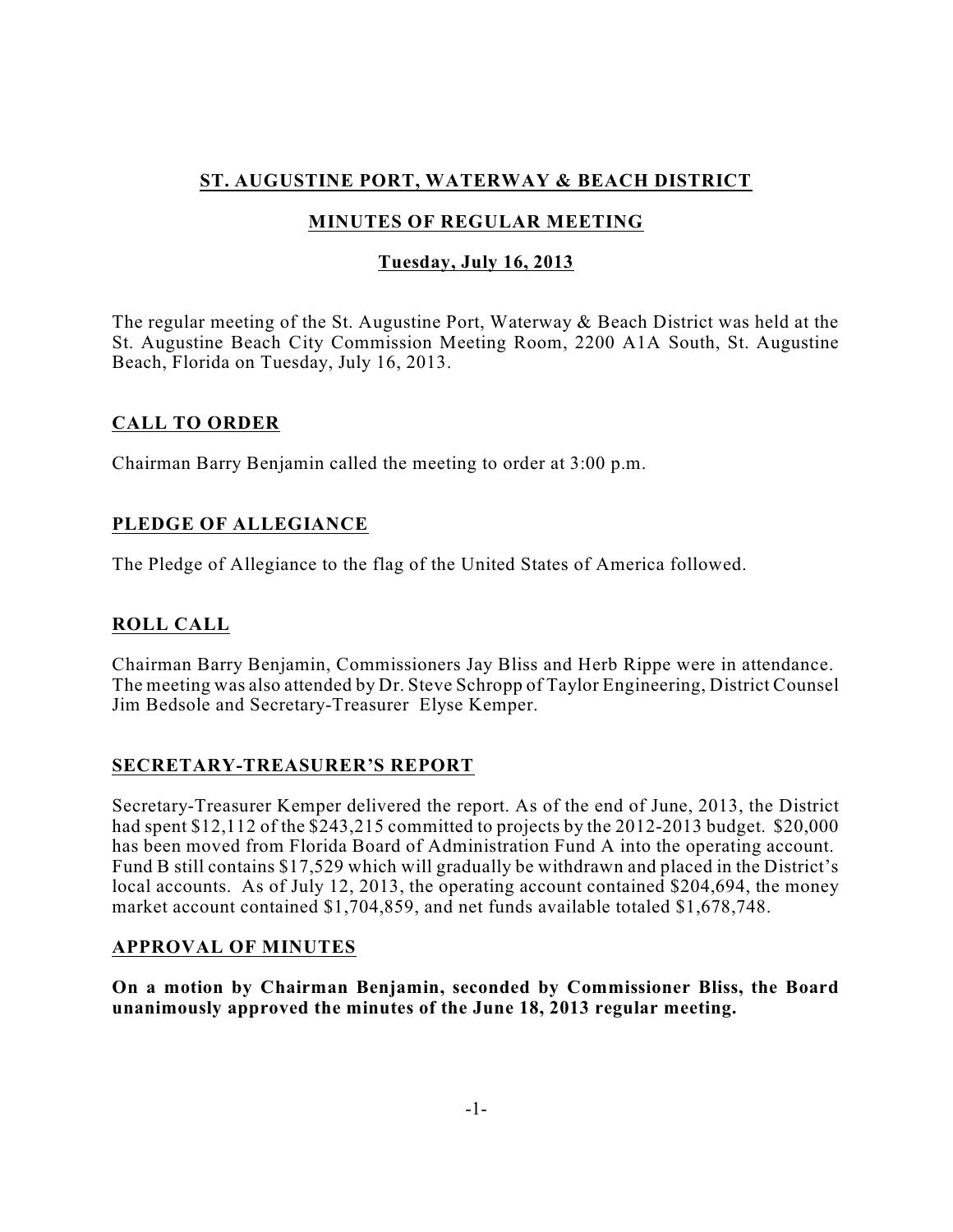# **ENGINEERING REPORT**

Dr. Steve Schropp delivered the engineering report on behalf of Taylor Engineering. He said the Summer Haven River restoration permit application was on track and that Florida Fish and Wildlife Conservation Commission (FWC) had agreed to a mitigation plan for least tern nesting which should complete the application. With this, the application should be approved within the coming month.

Dr. Schropp and District counsel Jim Bedsole have begun working with representatives of the Trustees of the Internal Improvement Fund to create the use agreement required for the placement of dredge sand on the beach at Anastasia State Park. Commissioner Rippe asked Dr. Schropp whether turtle monitoring would be required and what the possible cost may be. Dr. Schropp said the costs would come later next year in the form of beach tilling, possibly, but that the expense is minimal. Commissioner Rippe also asked about the inlet dredge locations and Dr. Schropp said he would provide a map.

**OLD BUSINESS**. There was no old business.

### **NEW BUSINESS**

## **A. TRIM - Set Millage Rate**.

Secretary-Treasurer Kemper presented three examples of tax rate options and how those could affect the District. The first example represented no change in the millage rate from last year. This would yield an increase in annual tax revenue of about six thousand dollars because of a slight rise in assessed property values over last year. The second example represented the "roll-back" rate of 0.0631 mils which would bring in the same dollar revenue as last year. The third example was the maximum rate allowed, 0.0773 mils. This rate would generate a large increase in tax revenue.

**A motion by Commissioner Rippe**, **seconded by Chairman Benjamin, to keep the 2013- 2014 millage rate the same as the previous year, 0.0638 mils, passed unanimously after a roll-call vote.**

### **B. Budget - District Projects Fiscal Year 2013-2014.**

Secretary-Treasurer Kemper discussed a list of District projects proposed for the coming year. These include overtime pay for marine units at St. Augustine Police Department and St. Johns County Sheriff's Office, artificial reefs, derelict boats, dredging, and artificial reef development. Projects costing \$31,500 are to be paid from general revenue. This will leave \$216,514 in general revenue funds remaining. She indicated to the Board that, absent some specific project designations, this amount will be listed in the budget under "undefined marine projects" in order to balance the budget. Commissioners discussed the possibility of adding or removing various line items and how that would affect the budget or the amount finally taken from reserves. No action was taken to change the project budget as presented by Ms. Kemper.